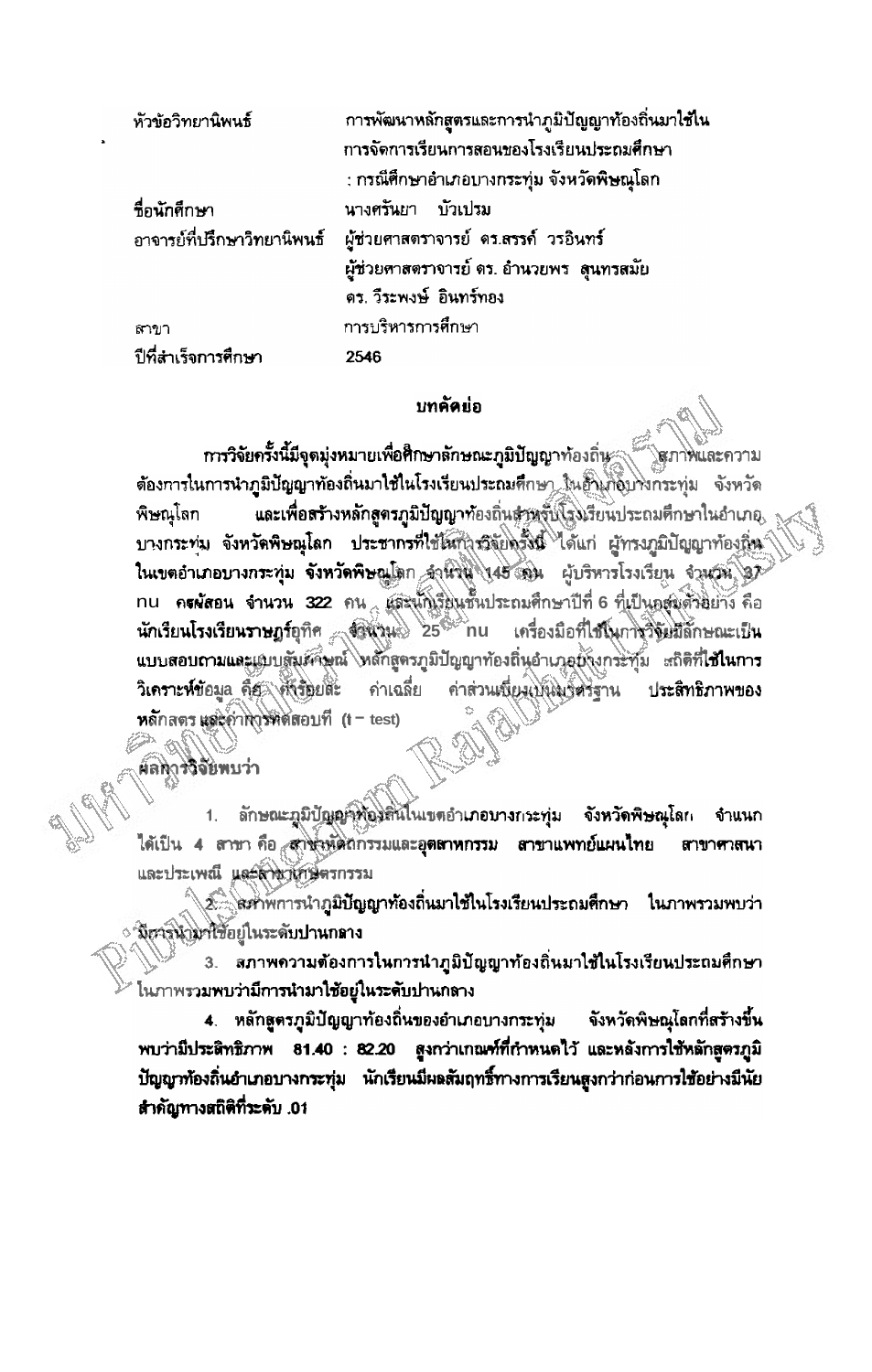| <b>Title</b>    | : CURRICULUM DEVELOPMENT AND INDIGENOUS KNOWLEDGE                                  |
|-----------------|------------------------------------------------------------------------------------|
|                 | APPLOCATION IN LEARNING AND TEACHING OF PRIMARY                                    |
|                 | SCHOOLS: A CASE STUDY OF BANGKRATHUM DISTRICT,                                     |
|                 | PHITSANULOK PROVINCE.                                                              |
| Author          | : Mrs. Sarunya Bourpram                                                            |
| <b>Advisors</b> | : Asst Prof. Dr. Sun Wara-in                                                       |
|                 | Asst. Prof. Dr. Amnuayporn Soonthomsmai                                            |
|                 | Dr. Weerapong Inthong                                                              |
| <b>Field</b>    | : Educational Administration                                                       |
| Year            | $\therefore$ 2003                                                                  |
|                 |                                                                                    |
|                 | <b>Abstract</b>                                                                    |
|                 |                                                                                    |
|                 | The objectives of this research were to study.<br>characteristics of<br>the<br>Mně |
|                 |                                                                                    |

## **Abstract**

**indigenous knowledge, the condition** and the need for application of indigenous knowledge and construction of the maigenous knowledge curriculum for the Primary **Schools in Bangkrathorn District Phitsanuldt Province. The population in this**  research were 145 knowledgeable people, 37 school administrators and 322 **teachers in Bangkrathum District, Phitsanulok Province. Additional with 25 Prathomsuksa.**  $6^{\circ}$  students of Rad - Uthid School as sample. The tools applied in **this research** were **questionnaim and semi-sbuctured infenrim about the**  indigenous knowledge curriculum in Bangkrethum District. The data were analyzed **by using percentqge, means, standard deviation and the t** - **test** 

**The Endii of this mearch were as boHh** :

1. There are typically four kinds of indigenous knowledge which were Handicraft and Industry, Practitioner of Thai medicine , Religion and Culture, and **Agriculture.** 

**2. The condition of indigenous knowledge application in primary schools**   $\delta$ f Bangkrathum District, Phitsanulok Province was in moderate level.

3. The need for application of indigenous knowledge in the primary schools of Bangkrathum District, Phitsanulok Province was in moderate level.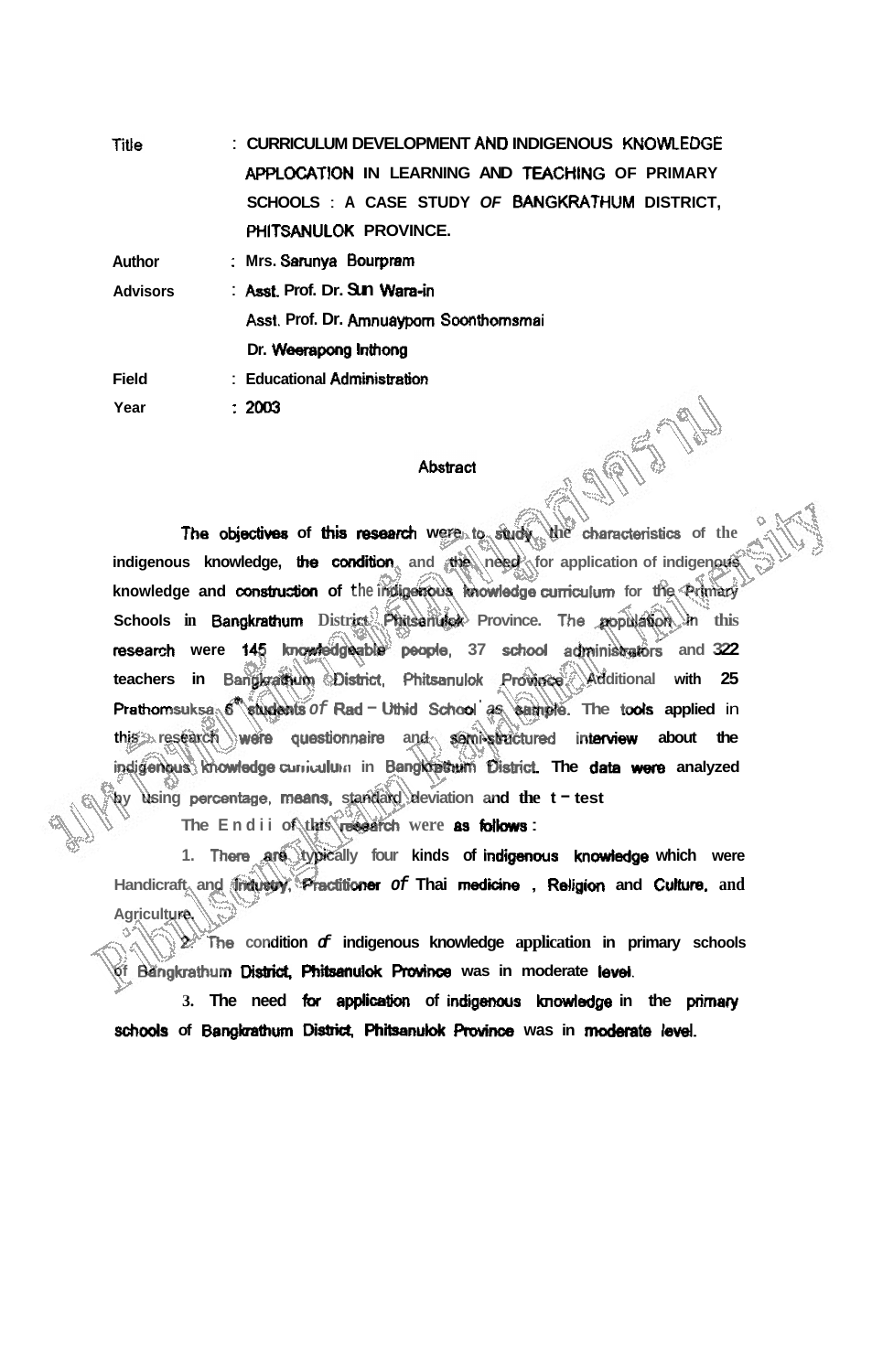**<sup>b</sup>4. The efficiency of indigenous knowledge curriculum in Bangkrathum District, Phitsanulok Province, was 81.40** : **82.20 which was higher than the standard criterion** *80* : **80** . **teaming achievement of students were statistically different at .O1 level.** 

RIDOLEODOPECTO REGIONALES DE CONTENTACIÓN